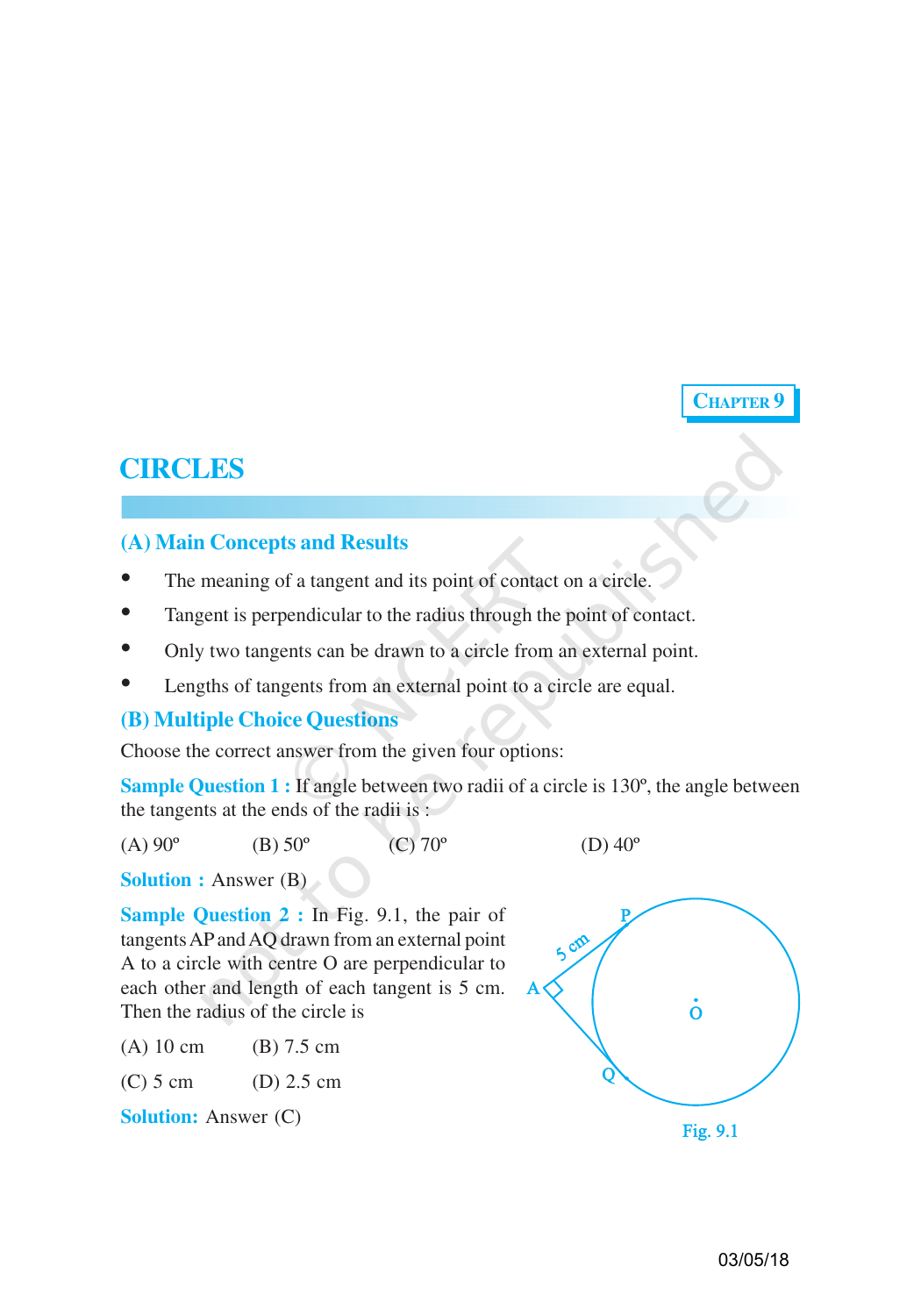**Sample Question 3:** In Fig. 9.2, PQ is a chord of a circle and PT is the tangent at P such that  $\angle$ QPT = 60°. Then  $\angle$ PRQ is equal to

| $(A)$ 135 $^{\circ}$         | $(B) 150^\circ$                                                 |
|------------------------------|-----------------------------------------------------------------|
| $(C)$ 120 $\circ$            | (D) $110^\circ$                                                 |
| <b>Solution :</b> Answer (C) | $[Hint : \angle OPQ = \angle OQP = 30^\circ, i.e., \angle POQ$  |
|                              | = 120°. Also, $\angle$ PRQ = $\frac{1}{2}$ reflex $\angle$ POQ] |



### **EXERCISE 9.1**

Choose the correct answer from the given four options:

**1.** If radii of two concentric circles are 4 cm and 5 cm, then the length of each chord of one circle which is tangent to the other circle is

(A) 3 cm (B) 6 cm (C) 9 cm (D) 1 cm

**2.** In Fig. 9.3, if ∠AOB = 125°, then ∠COD is equal to

|                  | (A) $62.5^{\circ}$ |           | (B) $45^{\circ}$ |
|------------------|--------------------|-----------|------------------|
| (C) $35^{\circ}$ |                    | $(D)$ 55° |                  |

- **3.** In Fig. 9.4, AB is a chord of the circle and AOC is its diameter such that  $\angle ACB = 50^\circ$ . If AT is the tangent to the circle at the point A, then ∠BAT is equal to
	- (A)  $65^{\circ}$  (B)  $60^{\circ}$
	- (C)  $50^{\circ}$  (D)  $40^{\circ}$



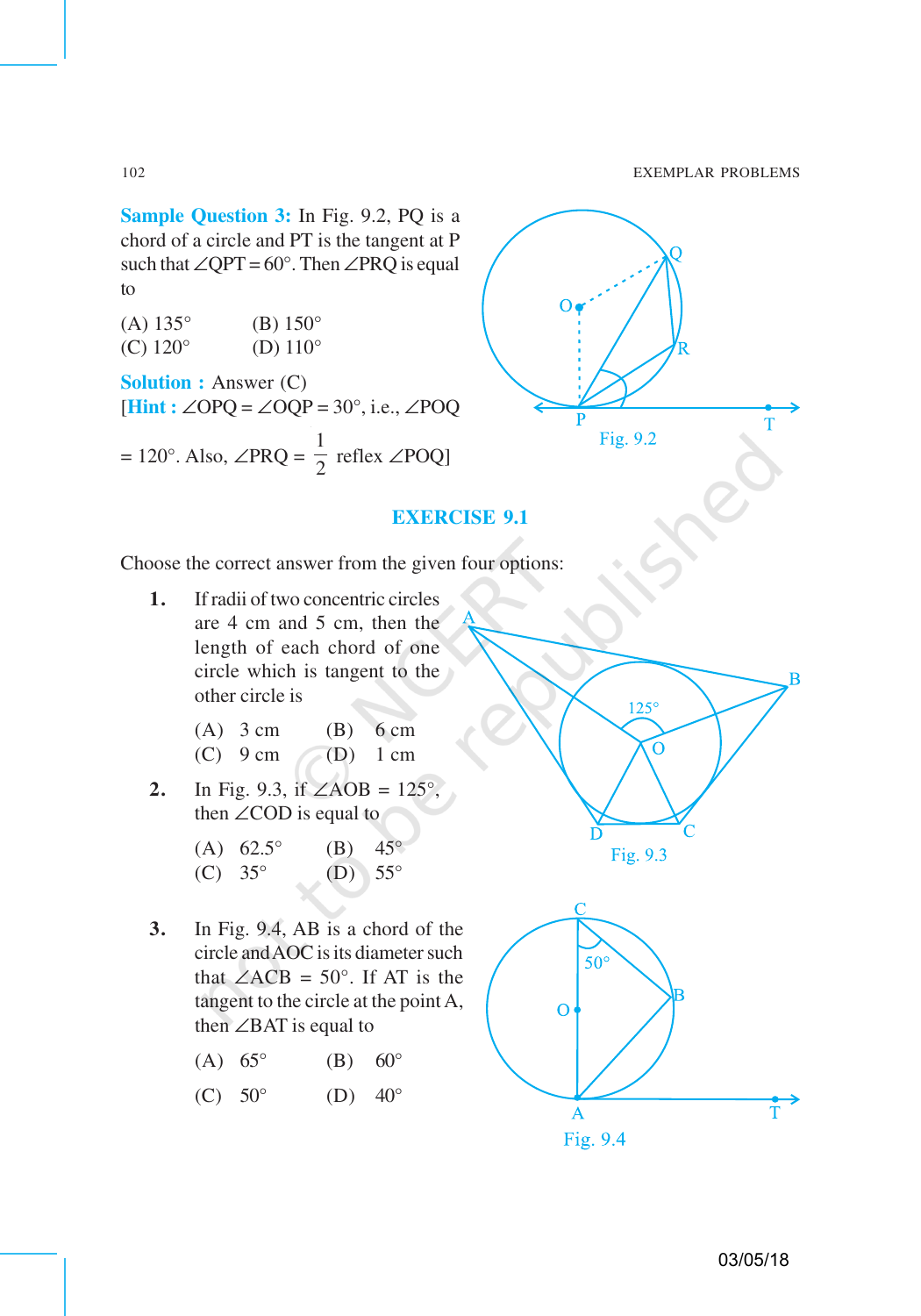**4.** From a point P which is at a distance of 13 cm from the centre O of a circle of radius 5 cm, the pair of tangents PQ and PR to the circle are drawn. Then the area of the quadrilateral PQOR is

(A)  $60 \text{ cm}^2$  (B)  $65 \text{ cm}^2$ (C)  $30 \text{ cm}^2$  (D)  $32.5 \text{ cm}^2$ 

- **5.** At one end A of a diameter AB of a circle of radius 5 cm, tangent XAY is drawn to the circle. The length of the chord CD parallel to XY and at a distance 8 cm from A is
	- (A)  $4 \text{ cm}$  (B)  $5 \text{ cm}$
	- (C) 6 cm (D) 8 cm
- **6.** In Fig. 9.5, AT is a tangent to the circle with centre O such that  $OT = 4$  cm and ∠OTA =  $30^\circ$ . Then AT is equal to
	- (A)  $4 \text{ cm}$  (B)  $2 \text{ cm}$
	- (C)  $2\sqrt{3}$  cm (D)  $4\sqrt{3}$  cm
- **7.** In Fig. 9.6, if O is the centre of a circle, PQ is a chord and the tangent PR at P makes an angle of 50° with PQ, then ∠POQ is equal to
	- (A)  $100^{\circ}$  (B)  $80^{\circ}$
	- (C)  $90^{\circ}$  (D)  $75^{\circ}$
- **8.** In Fig. 9.7, if PA and PB are tangents to the circle with centre O such that  $\angle$ APB = 50°, then  $\angle$ OAB is equal to
	- $(A) 25^{\circ}$  (B)  $30^{\circ}$
	- (C)  $40^{\circ}$  (D)  $50^{\circ}$



Fig. 9.7

Ŕ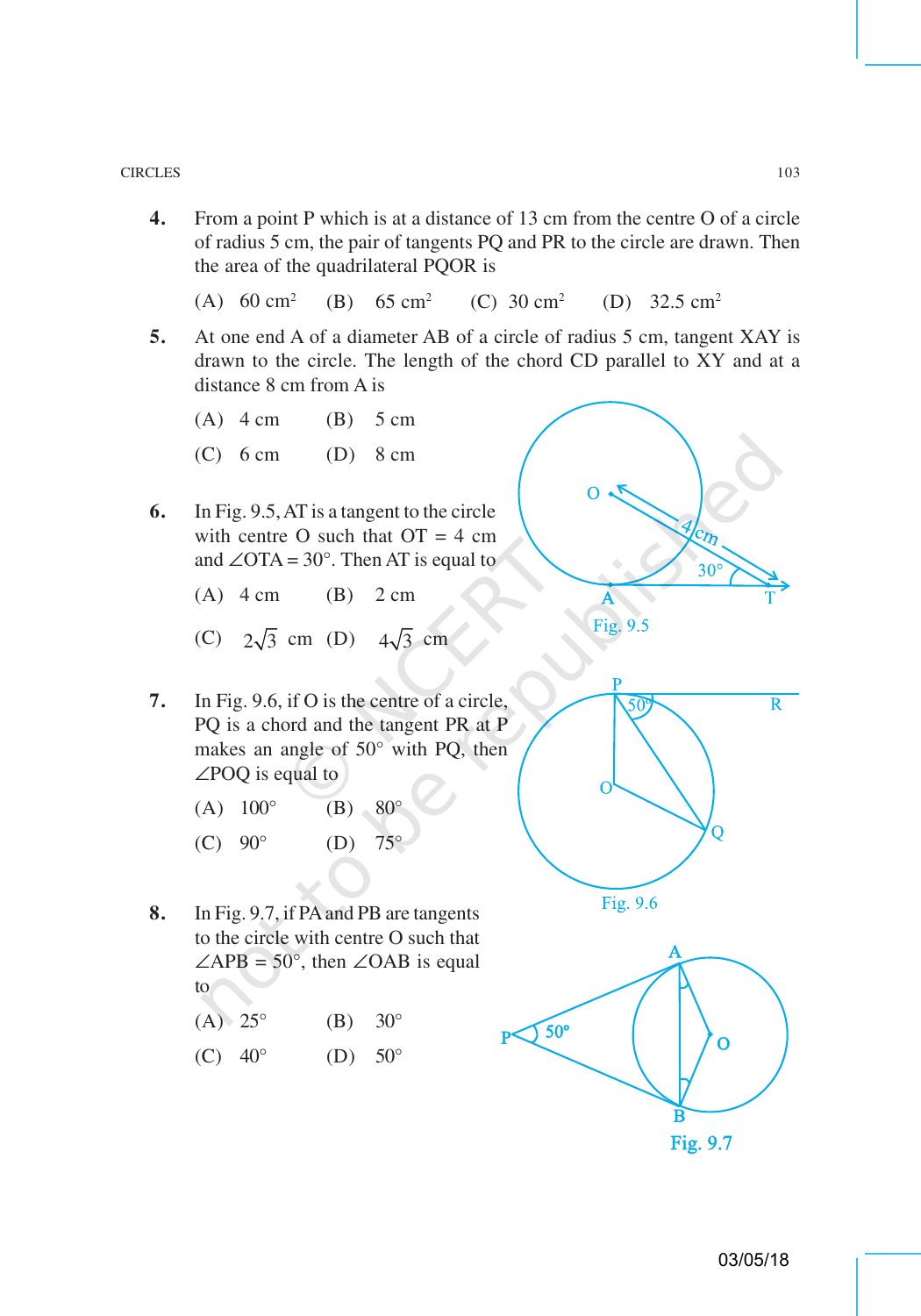**9.** If two tangents inclined at an angle 60° are drawn to a circle of radius 3 cm, then length of each tangent is equal to

(A) 
$$
\frac{3}{2}\sqrt{3}
$$
 cm (B) 6 cm

(C) 3 cm (D) 
$$
3\sqrt{3}
$$
 cm

- **10.** In Fig. 9.8, if PQR is the tangent to a circle at Q whose centre is O, AB is a chord parallel to PR and  $\angle BQR = 70^\circ$ , then ∠AQB is equal to
	- (A)  $20^{\circ}$  (B)  $40^{\circ}$
	- (C)  $35^{\circ}$  (D)  $45^{\circ}$



### **(C) Short Answer Questions with Reasoning**

Write 'True' or 'False' and give reasons for your answer.

**Sample Question 1 :** In Fig. 9.9, BOA is a diameter of a circle and the tangent at a point P meets BA extended at T. If ∠PBO = 30°, then ∠PTA is equal to 30°.



**Solution :** True. As  $\angle$ BPA = 90°,  $\angle$ PAB =  $\angle$ OPA = 60°. Also, OP⊥PT. Therefore,  $\angle$ APT = 30° and  $\angle$ PTA = 60° – 30° = 30°.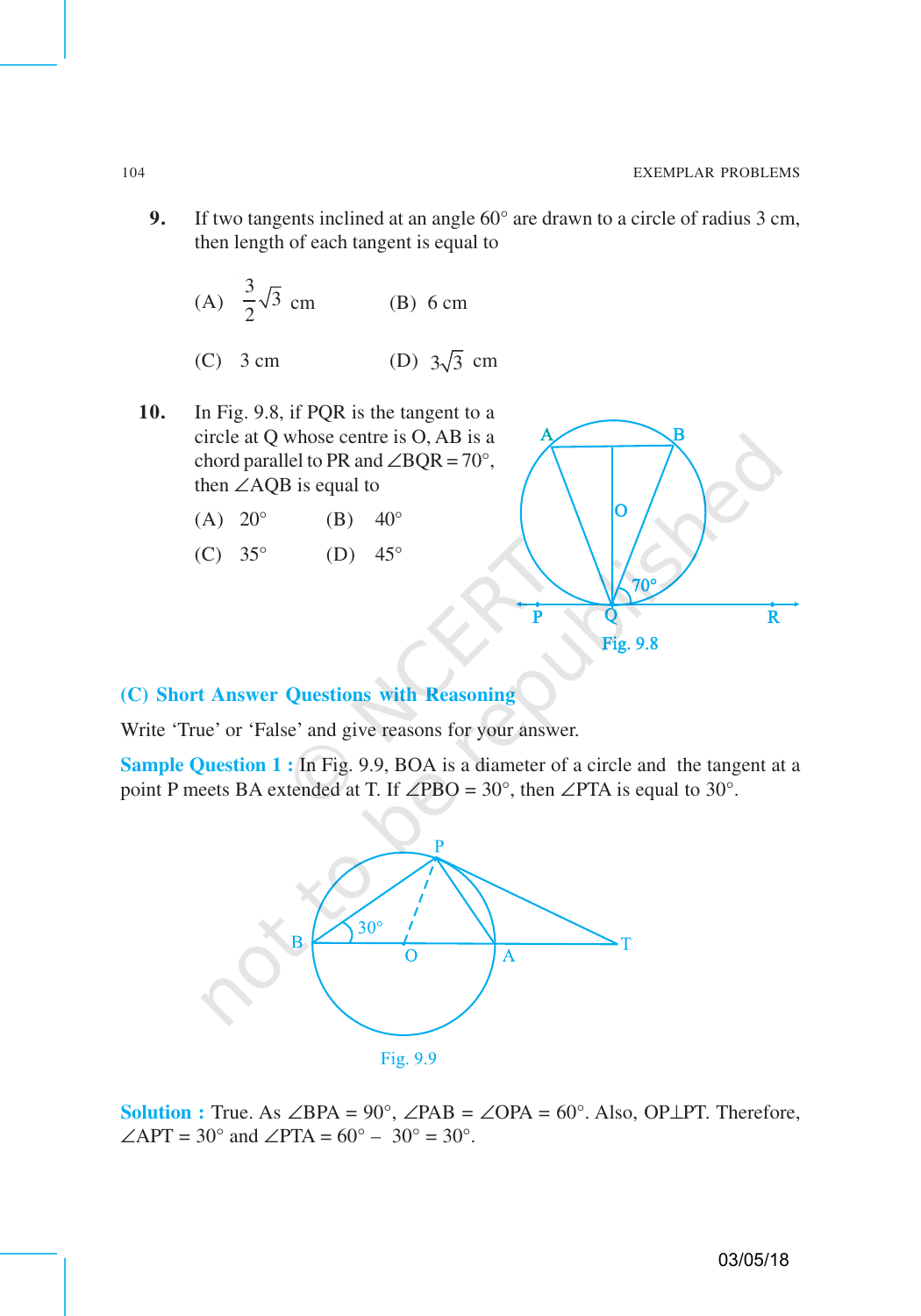CIRCLES 105

**Sample Question 2 :** In Fig. 9.10, PQL and PRM are tangents to the circle with centre O at the points Q and R, respectively and S is a point on the circle such that  $\angle$ SQL = 50° and  $\angle$ SRM = 60°. Then  $\angle$ QSR is equal to 40°.



**Solution :** False. Here ∠OSQ = ∠OQS =  $90^{\circ} - 50^{\circ}$  =  $40^{\circ}$  and ∠RSO = ∠SRO =  $90^{\circ} - 60^{\circ} = 30^{\circ}$ . Therefore,  $\angle$ OSR =  $40^{\circ} + 30^{\circ} = 70^{\circ}$ .

# **EXERCISE 9.2**

Write 'True' or 'False' and justify your answer in each of the following :

- **1.** If a chord AB subtends an angle of 60° at the centre of a circle, then angle between the tangents at A and B is also 60°.
- **2.** The length of tangent from an external point on a circle is always greater than the radius of the circle.
- **3.** The length of tangent from an external point P on a circle with centre O is always less than OP.
- **4.** The angle between two tangents to a circle may be 0°.
- **5.** If angle between two tangents drawn from a point P to a circle of radius *a* and centre O is 90°, then OP =  $a\sqrt{2}$ .
- **6.** If angle between two tangents drawn from a point P to a circle of radius *a* and centre O is 60°, then OP =  $a\sqrt{3}$ .
- **7.** The tangent to the circumcircle of an isosceles triangle ABC at A, in which  $AB = AC$ , is parallel to BC.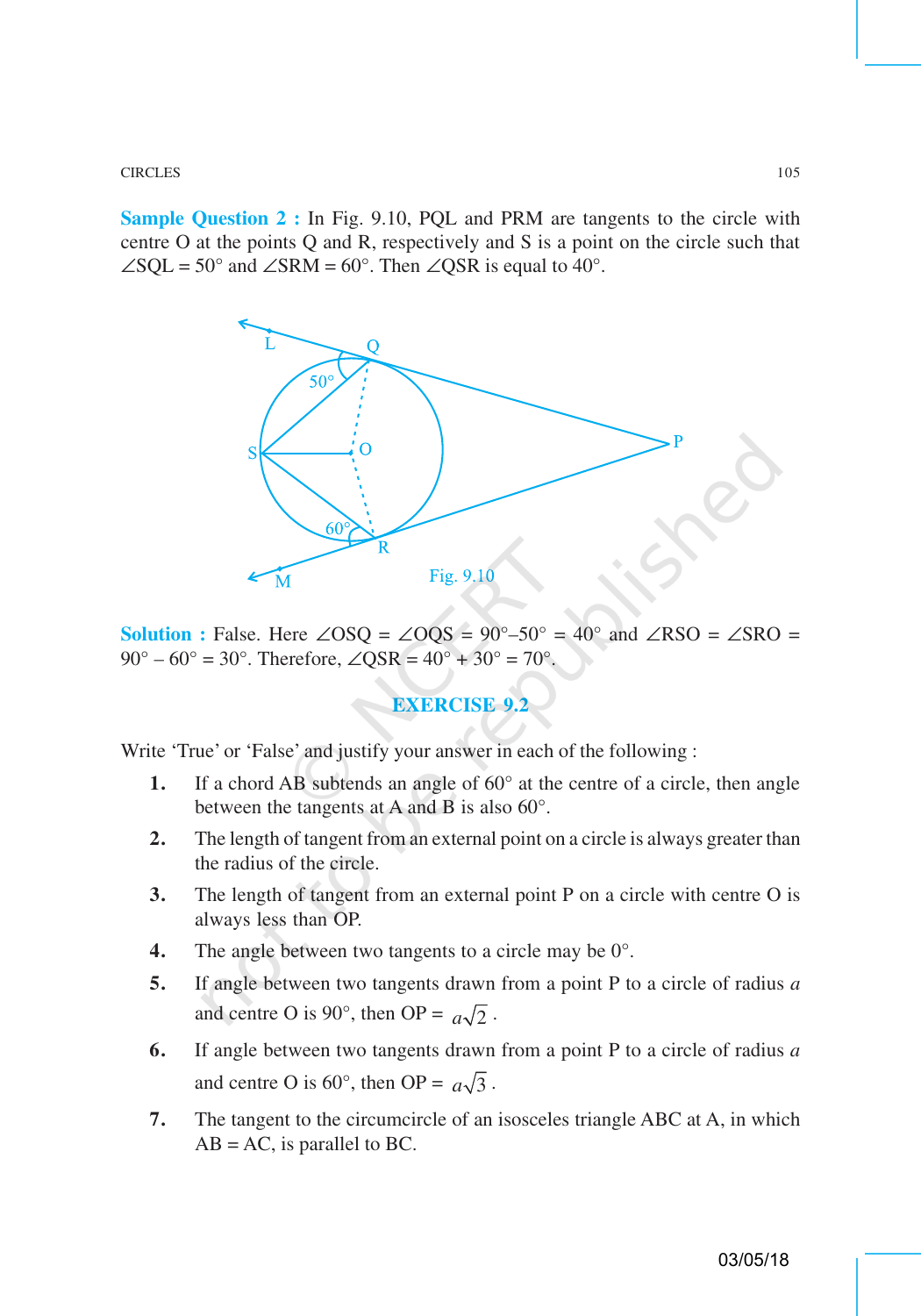- **8.** If a number of circles touch a given line segment PQ at a point A, then their centres lie on the perpendicular bisector of PQ.
- **9.** If a number of circles pass through the end points P and Q of a line segment PQ, then their centres lie on the perpendicular bisector of PQ.
- **10.** AB is a diameter of a circle and AC is its chord such that ∠BAC = 30°. If the tangent at C intersects AB extended at D, then  $BC = BD$ .

### **(D) Short Answer Questions**

**Sample Question 1 :** If  $d_1$ ,  $d_2$  ( $d_2 > d_1$ ) be the diameters of two concentric circles and *c* be the length of a chord of a circle which is tangent to the other circle, prove that  $d_2^2 = c^2 + d_1^2$ .

**Solution :** Let AB be a chord of a circle which touches the other circle at C. Then ∆OCB is right triangle (see Fig. 9.11). By Pythagoras theorem  $OC^2 + CB^2 = OB^2$ .

i.e., 
$$
\frac{1}{2}d_1^2 + \frac{1}{2}c^2 = \frac{1}{2}d_2^2
$$

(As C bisects AB)

Therefore,

$$
^2 = c^2 + d_1^2.
$$

**Sample Question 2 :** If *a*, *b, c* are the sides of a right triangle where *c* is the hypotenuse, prove that the radius *r* of the circle which touches the sides of the triangle is given by

$$
r = \frac{a+b-c}{2}.
$$

**Solution :** Let the circle touches the sides BC, CA, AB of the right triangle ABC at D, E and F respectively, where  $BC = a$ ,  $CA = b$  and  $AB = c$  (see Fig. 9.12). Then  $AE = AF$  and  $BD = BF$ . Also  $CE = CD = r$ .

i.e.,  $b - r = AF$ ,  $a - r = BF$ 

or 
$$
AB = c = AF + BF = b - r + a - r
$$



Fig. 9.11

Fig. 9.12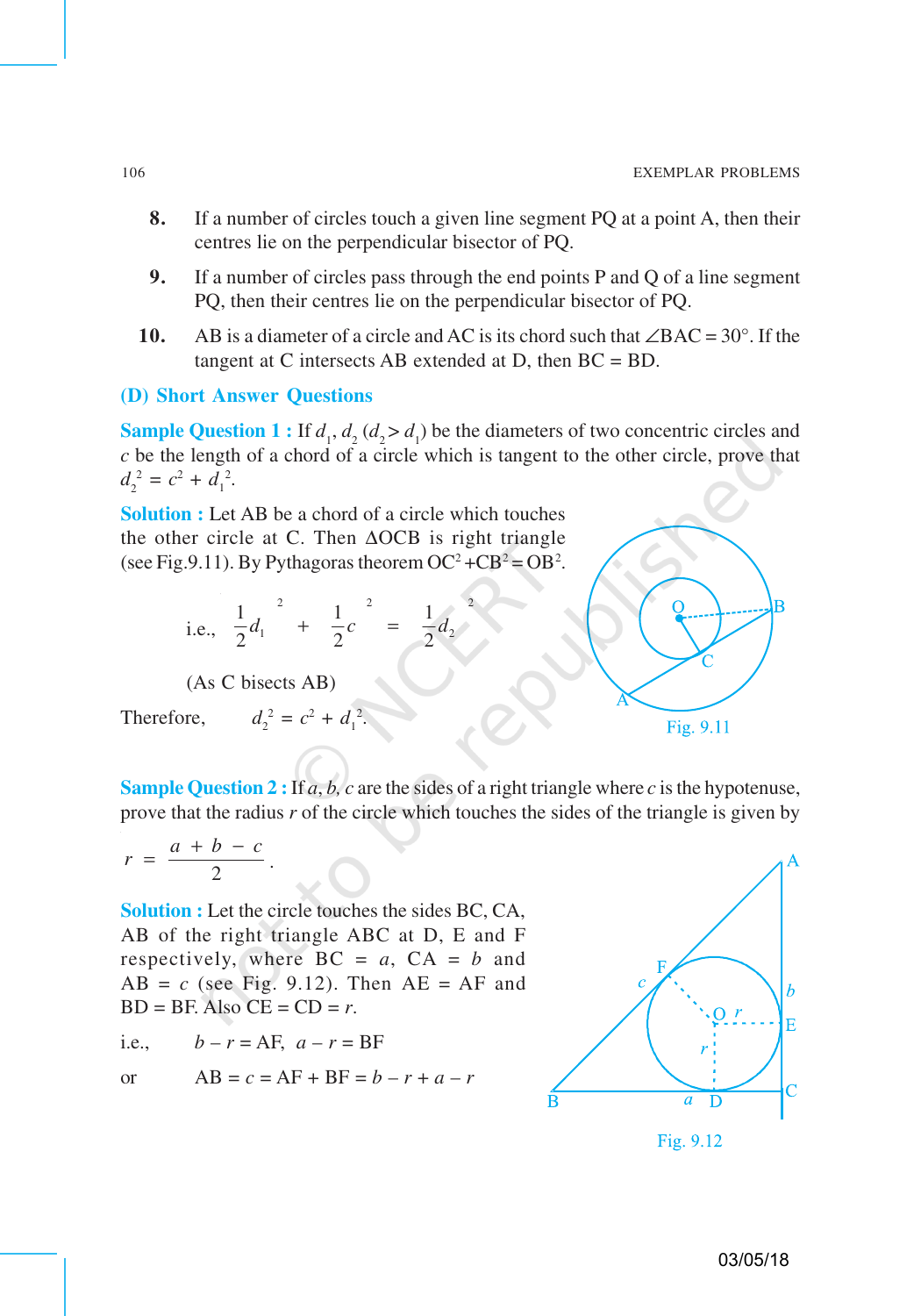This gives 
$$
r = \frac{a+b-c}{2}
$$

### **EXERCISE 9.3**

- **1.** Out of the two concentric circles, the radius of the outer circle is 5 cm and the chord AC of length 8 cm is a tangent to the inner circle. Find the radius of the inner circle.
- **2.** Two tangents PQ and PR are drawn from an external point to a circle with centre O. Prove that QORP is a cyclic quadrilateral.
- **3.** If from an external point B of a circle with centre O, two tangents BC and BD are drawn such that  $\angle$ DBC = 120°, prove that BC + BD = BO, i.e.,  $BO = 2BC$ .
- **4.** Prove that the centre of a circle touching two intersecting lines lies on the angle bisector of the lines.
- **5.** In Fig. 9.13, AB and CD are common tangents to two circles of unequal radii. Prove that  $AB = CD$ .
- **6.** In Question 5 above, if radii of the two circles are equal, prove that  $AB = CD$ .
- **7.** In Fig. 9.14, common tangents AB and CD to two circles intersect at E. Prove that  $AB = CD$ .
- **8.** A chord PQ of a circle is parallel to the tangent drawn at a point R of the circle. Prove that R bisects the arc PRQ.

B  $\subset$ Fig. 9.13



Fig. 9.14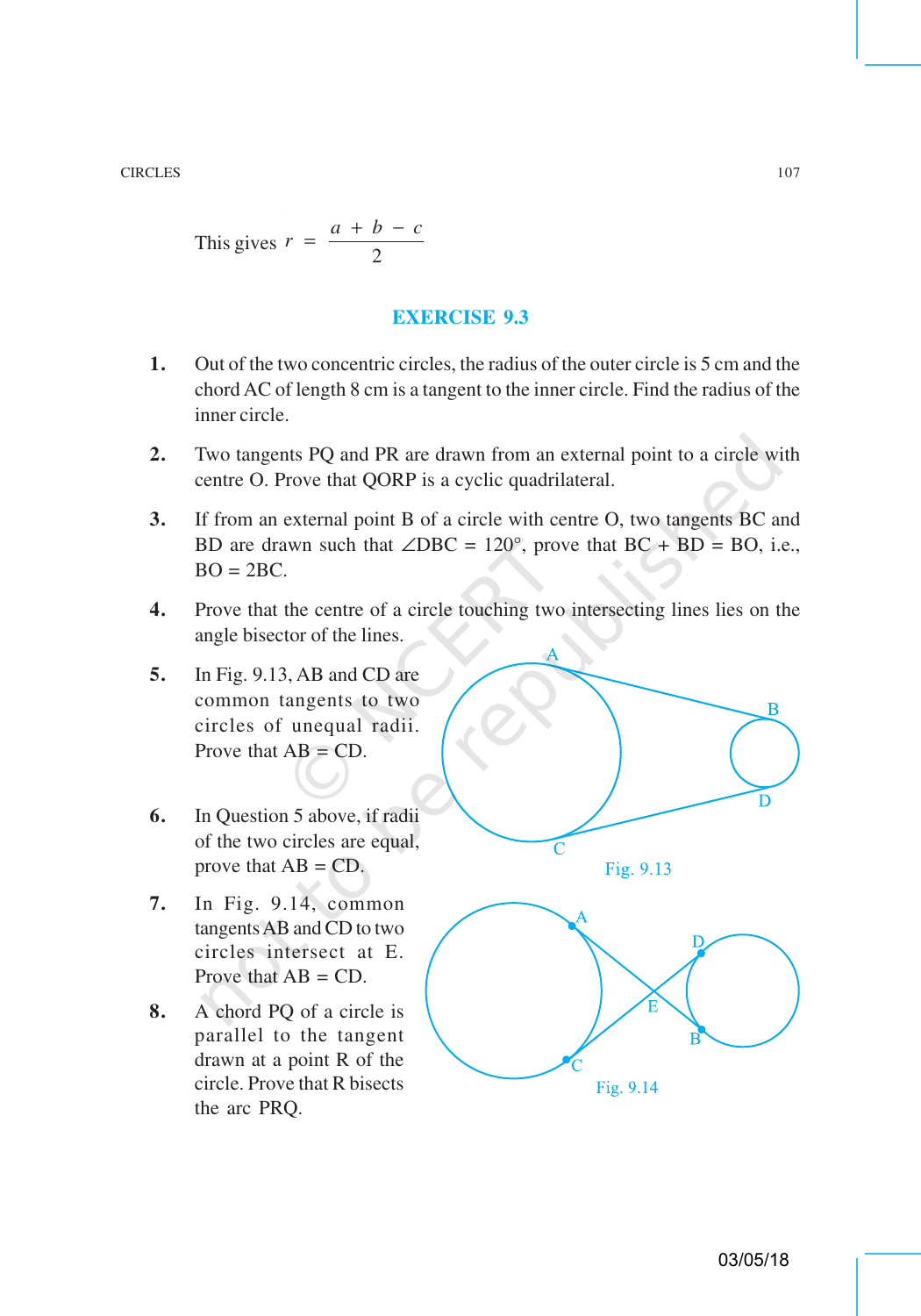- **9.** Prove that the tangents drawn at the ends of a chord of a circle make equal angles with the chord.
- **10.** Prove that a diameter AB of a circle bisects all those chords which are parallel to the tangent at the point A.

### **(E) Long Answer Questions**

**Sample Question 1 :** In Fig. 9.15, from an external point P, a tangent PT and a line segment PAB is drawn to a circle with centre O. ON is perpendicular on the chord AB. Prove that :

(i) 
$$
PA \cdot PB = PN^2 - AN^2
$$

(ii)  $PN^2 - AN^2 = OP^2 - OT^2$ 

$$
(iii) \qquad PA.PB = PT^2
$$



**Solution :**

(i) PA . PB = (PN – AN) (PN + BN)  
\n= (PN – AN) (PN + AN) (As AN = BN)  
\n= 
$$
PN^2 - AN^2
$$
  
\n(ii)  $PN^2 - AN^2 = (OP^2 - ON^2) - AN^2$  (As ONLPN)  
\n=  $OP^2 - (ON^2 + AN^2)$   
\n=  $OP^2 - OA^2$  (As ONLAN)  
\n=  $OP^2 - OT^2$  (As OA = OT)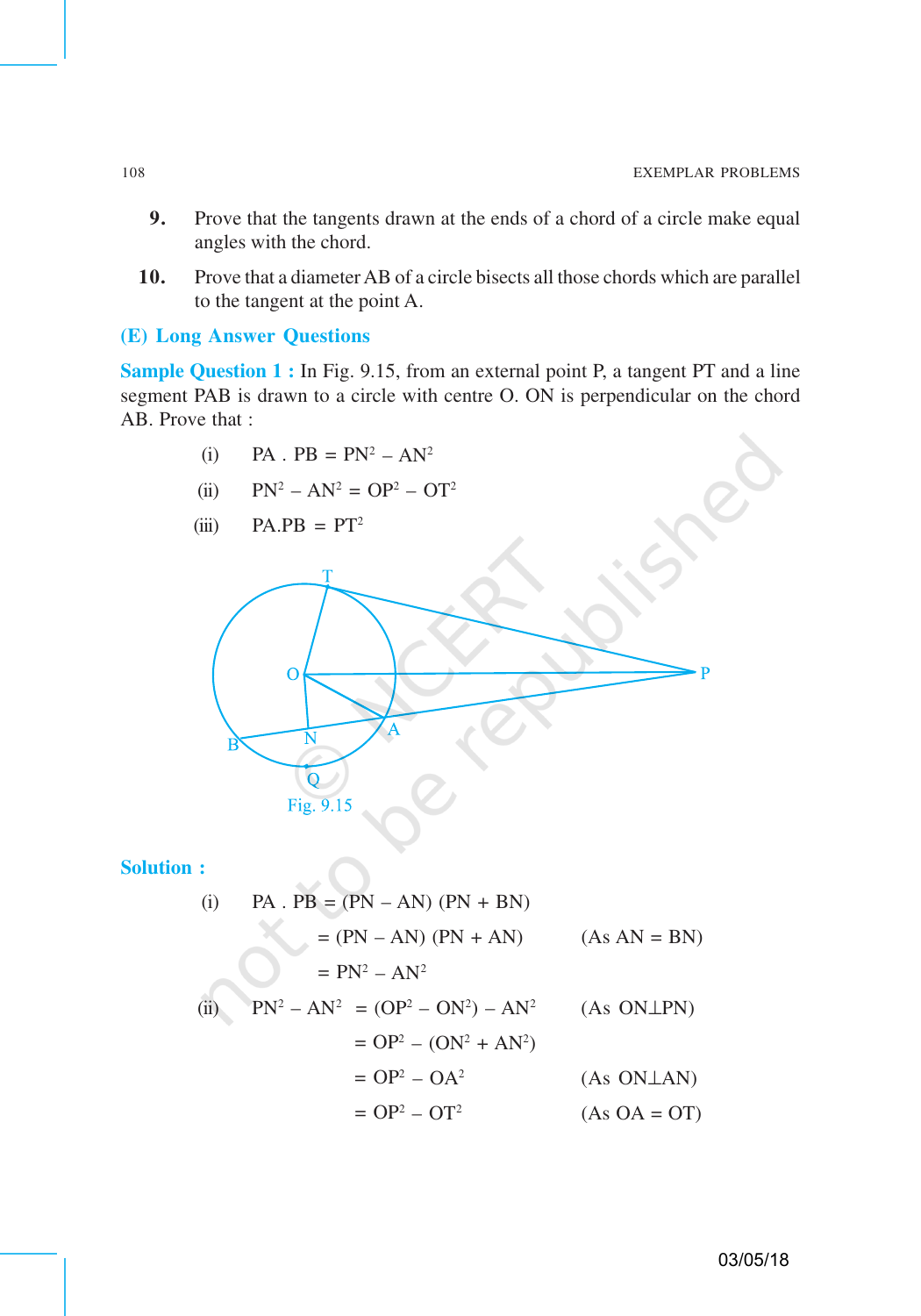CIRCLES 109

(iii) From (i) and (ii)  
\n
$$
PA.PB = OP2 - OT2
$$
\n
$$
= PT2 \t\t (As \angle OTP = 90o)
$$

**Sample Question 2 :** If a circle touches the side BC of a triangle ABC at P and extended sides AB and AC at Q and R, respectively, prove that  $AQ =$ 1  $\frac{1}{2}$ (BC + CA + AB)

**Solution :** See Fig. 9.16.

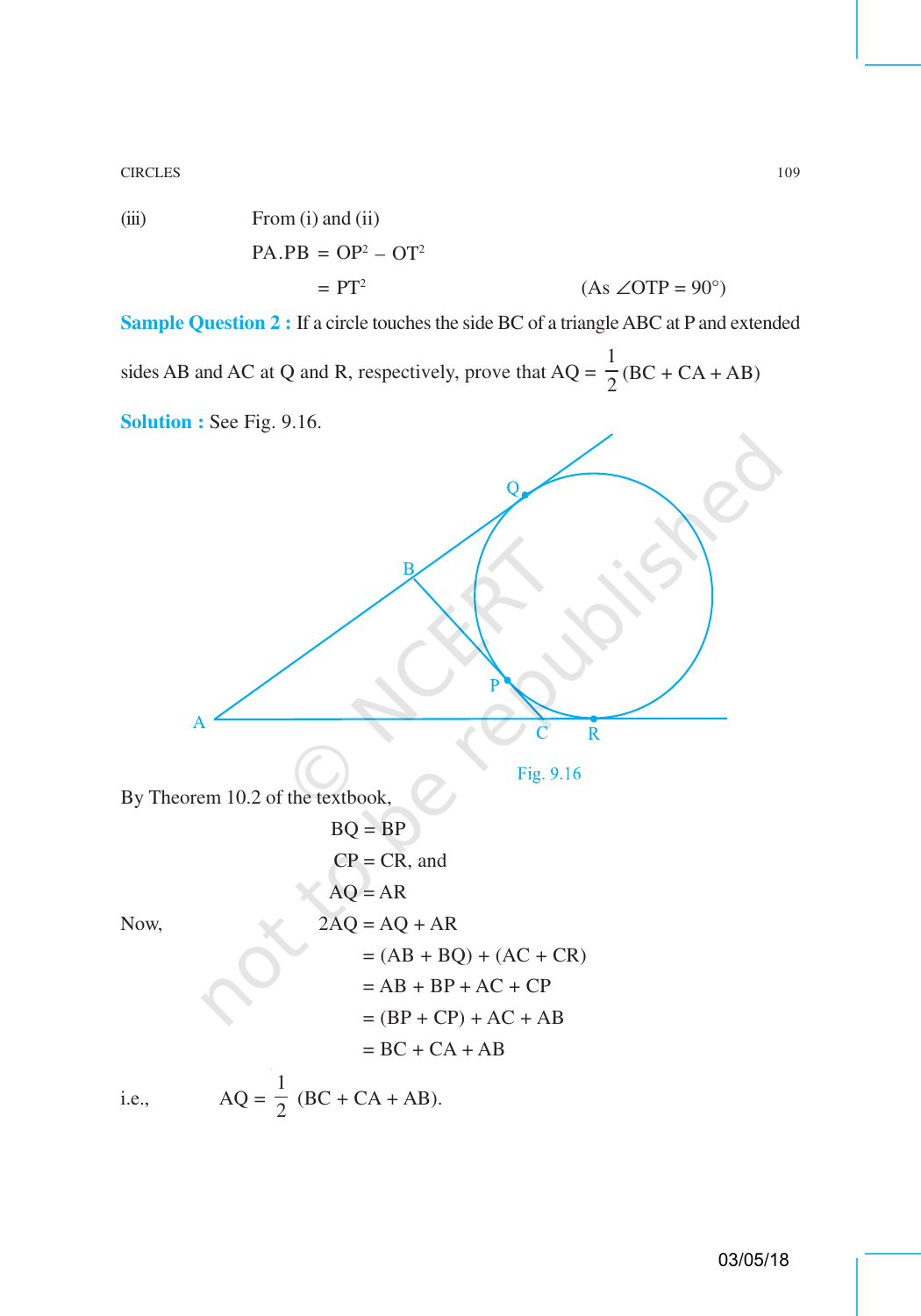#### **EXERCISE 9.4**

- **1.** If a hexagon ABCDEF circumscribe a circle, prove that  $AB + CD + EF = BC + DE + FA$ .
- 2. Let *s* denote the semi-perimeter of a triangle ABC in which  $BC = a$ ,  $CA = b$ ,  $AB = c$ . If a circle touches the sides BC, CA, AB at D, E, F, respectively, prove that  $BD = s - b$ .
- **3.** From an external point P, two tangents, PA and PB are drawn to a circle with centre O. At one point E on the circle tangent is drawn which intersects PA and PB at C and D, respectively. If  $PA = 10$  cm, find the the perimeter of the triangle PCD.
- **4.** If AB is a chord of a circle with centre O, AOC is a diameter and AT is the tangent at A as shown in Fig. 9.17. Prove that

∠BAT = ∠ACB



- **5.** Two circles with centres O and O*'* of radii 3 cm and 4 cm, respectively intersect at two points P and Q such that OP and O*'*P are tangents to the two circles. Find the length of the common chord PQ.
- **6.** In a right triangle ABC in which  $\angle B = 90^\circ$ , a circle is drawn with AB as diameter intersecting the hypotenuse AC and P. Prove that the tangent to the circle at P bisects BC.
- **7.** In Fig. 9.18, tangents PQ and PR are drawn to a circle such that ∠RPQ = 30°. A chord RS is drawn parallel to the tangent PQ. Find the ∠RQS.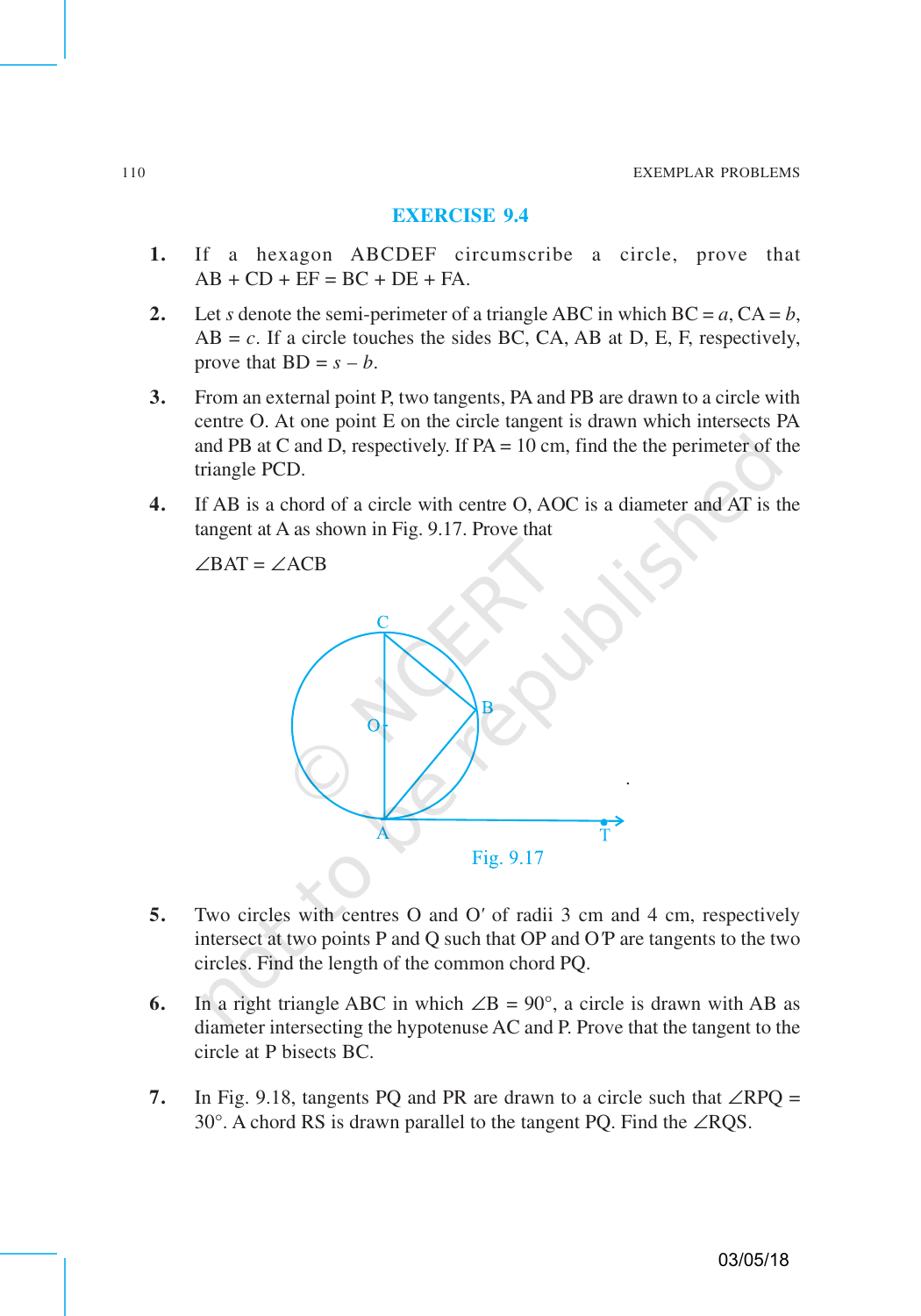[**Hint:** Draw a line through Q and perpendicular to QP.]



- **8.** AB is a diameter and AC is a chord of a circle with centre O such that  $\angle BAC = 30^\circ$ . The tangent at C intersects extended AB at a point D. Prove that  $BC = BD$ .
- **9.** Prove that the tangent drawn at the mid-point of an arc of a circle is parallel to the chord joining the end points of the arc.
- **10.** In Fig. 9.19, the common tangent, AB and CD to two circles with centres O and O*'* intersect at E. Prove that the points O, E, O*'* are collinear.



**11.** In Fig. 9.20. O is the centre of a circle of radius 5 cm, T is a point such that  $OT = 13$  cm and OT intersects the circle at E. If AB is the tangent to the circle at E, find the length of AB.